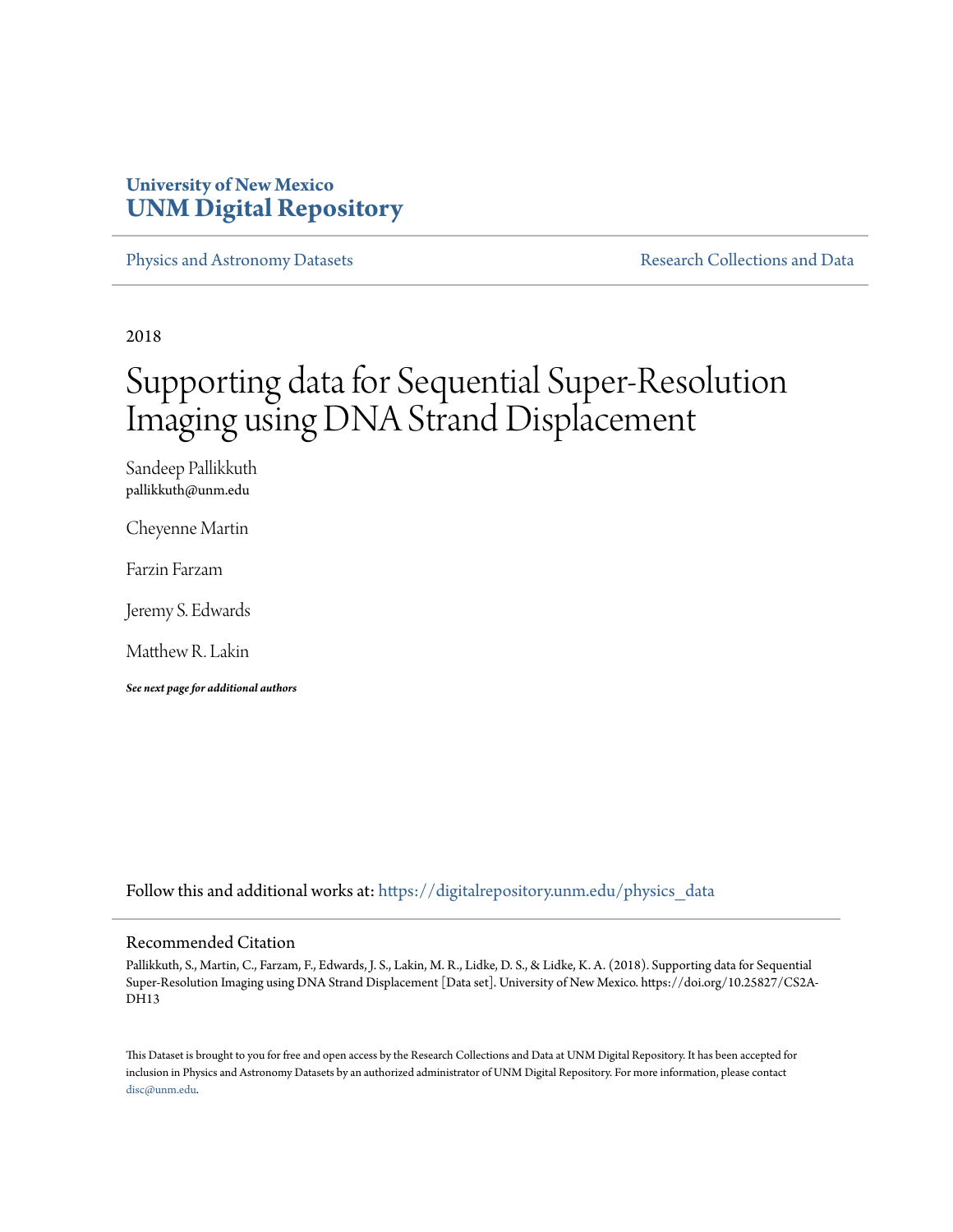#### **Authors**

Sandeep Pallikkuth, Cheyenne Martin, Farzin Farzam, Jeremy S. Edwards, Matthew R. Lakin, Diane S. Lidke, and Keith A. Lidke